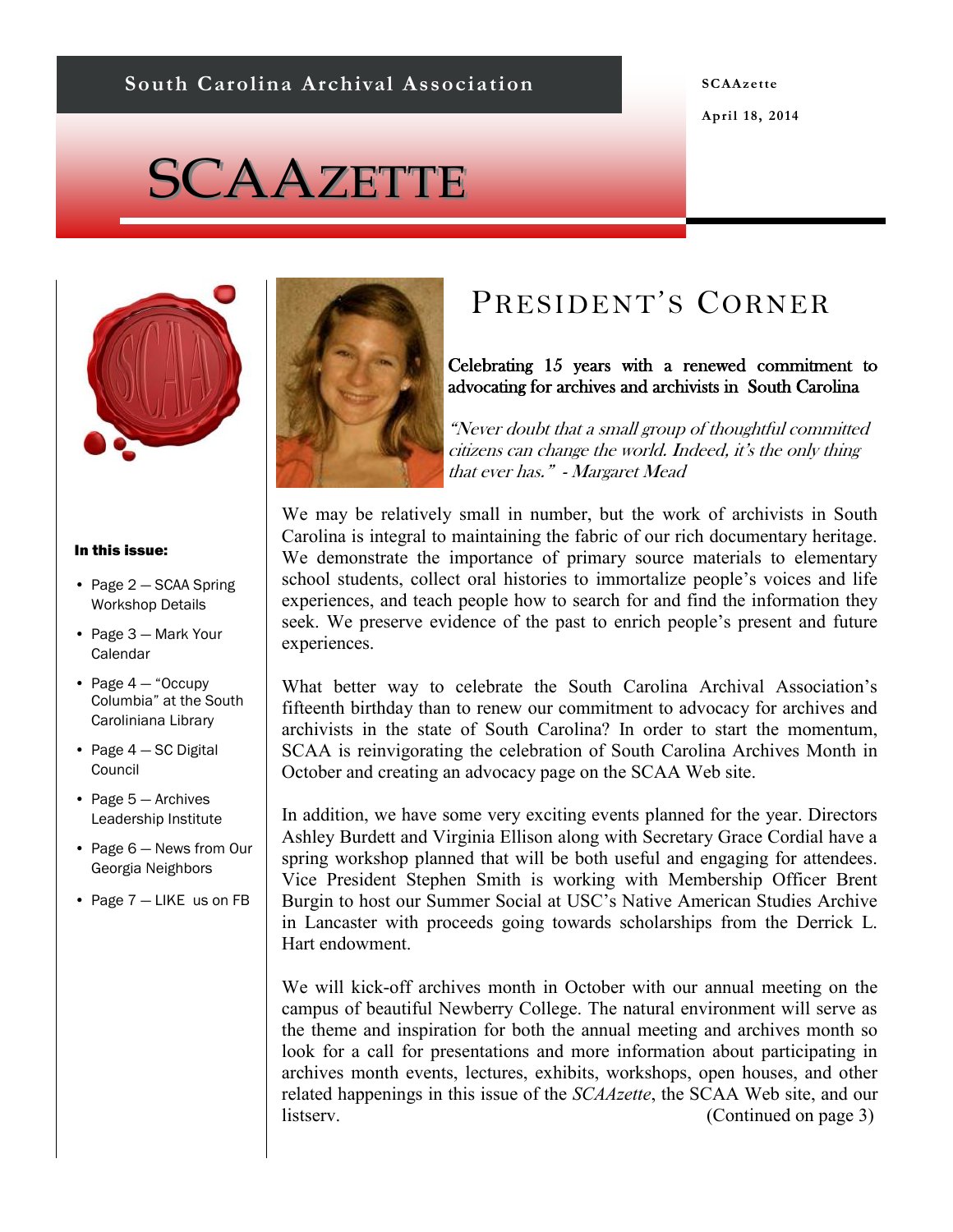#### **2014 SCAA Officers**

**President [Mary Jo Fairchild](mailto:maryjo.fairchild@schsonline.org)** S.C. Historical Society (843) 723-3225 ext. 14

**VP/President Elect [Stephen Smith](mailto:msteves@infodepot.org)** Spartanburg County Public Library (864) 596-3500

**Director [Ashley Burdett](mailto:burdettash@gmail.com)** Addlestone Library College of Charleston

**Director [Virginia Ellison](mailto:virginia.ellison@schsonline.org)** S.C. Historical Society (843) 723-3225 ext. 11

**Treasurer [Andrea L'Hommedieu](mailto:ALHOMME@mailbox.sc.edu)** South Caroliniana Library, USC (803) 777-3133

#### **Secretary [Grace Cordial](mailto:gracec@bcgov.net)** Beaufort District Collection Beaufort County Library (843) 255-6468

**Membership Officer [Brent Burgin](mailto:membership@scarchivists.org)** Native American Studies Archive, USC Lancaster (803) 313-7063

> **Past President [Beth Bilderback](mailto:BILDERBK@mailbox.sc.edu)**

South Caroliniana Library, USC (803) 777-7090

> **Webmaster [Angela Flenner](mailto:FlennerA@cofc.edu)** Addlestone Library College of Charleston (843) 953-8013

## **JOIN US!**

## **2014 SCAA Spring Workshop**

## **11:30 Registration 12:00 Lunch 1:00 Webinar 2:30 Panel Discussion**

## **May 2, 2014 | 11:30 AM**

#### Session I:

Protect Your Holdings AND Provide Access?

This webinar, developed by SAA, focuses on mitigating risks, building bridges with local law enforcement, and developing a holdings protection program.

Upon completion of this webinar, you'll be able to:

- Identify risks and how to mitigate them;

- Start developing a holdings protection program;

- Recognize unusual or suspicious behavior; and

- Begin building bridges with local law enforcement/crime prevention professionals.

#### Session II:

A lively discussion giving participants the opportunity to dialogue with panelists representing a variety of different repositories will follow the webinar. Panelists include Gina White (Winthrop University), Steven Tuttle (South Carolina Department of Archives and History), Lynette Stoudt (Georgia Historical Society), and Douglas Henderson (Charleston County Public Library).

For more information, please visit <http://scarchivists.org/>



Location: Beaufort County Library, St. Helena Branch 6355 Jonathan Francis Sr. Rd., St. Helena Island, SC 29920 Lunch will be provided. \$25 SCAA Member \$35 Non-member \$15 Students Register online at:<http://scarchivists.org/events>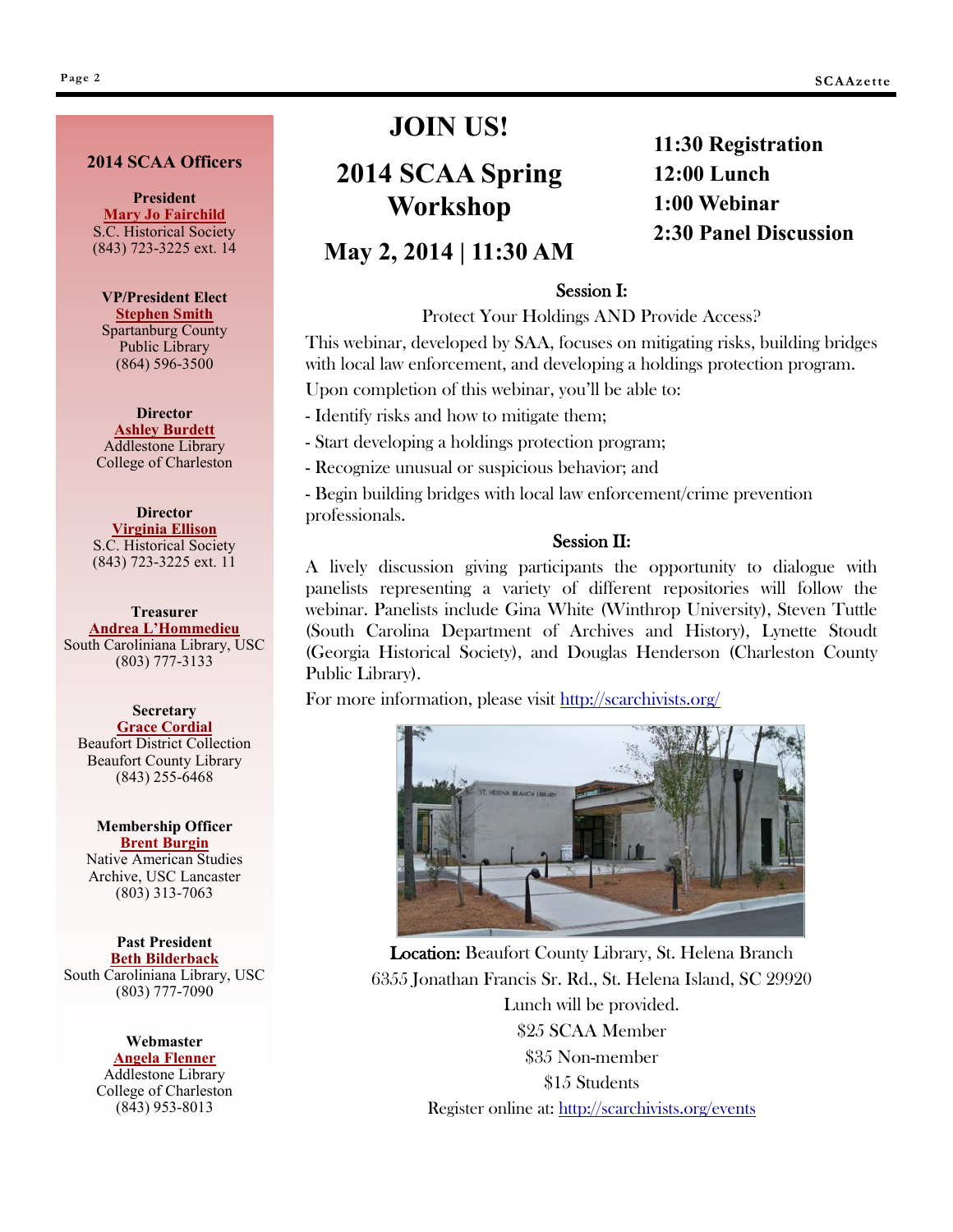## President's Corner Continued…

I want to end by underscoring the importance of the participation of SCAA members in making our organization a powerful resource for creating higher levels of awareness and appreciation for archives. As many of you know, SCAA was established in 1999 with the support of the South Carolina State Historical Records Advisory Board (SC SHRAB). Dedicated to fostering and supporting communication and collaboration between repositories, SC SHRAB provided cohesive support and successfully advocated and promoted issues, ideas, and events for South Carolina archives for decades. Unfortunately, funding for the important work accomplished by SC SHRAB was not renewed in 2013. Therefore, the responsibility for promoting greater public

awareness of historical records and demonstrating their relevance to our communities falls on the shoulders of SCAA members. As the primary stakeholders in this endeavor, I know we can rise to the occasion!

The intellectual and experience-based contributions of SCAA members are priceless. Your suggestions and feedback on programming, advocacy efforts, and governance are essential to the health of our organization. I hope to see you at one or several of the events we have planned for the year and thank you for your support!

~ Mary Jo Fairchild



# **MARK YOUR CALENDAR**

- **May 2** [SCAA Spring Workshop,](http://www.scarchivists.org/images/documents/2014springworkshopflyer.pdf) Protecting the Past to Safeguard the Future: Balancing Access with Security in S.C.'s Cultural Heritage Repositories
- **June 9** [International Archives Day](http://www.ica.org/1561/international-archives-day/about-the-international-archives-day.htmlC:/Users/robbinse1/Documents/My%20Media)
- **July 11 [SCAA Social](http://www.scarchivists.org/component/content/article/36-about/172-spring-workshop-2014) at USC-Lancaster Native American Studies Archive**
- **Oct 10** Annual Meeting at Newberry College and Kick-off of South Carolina Archives Month



Newberry College. Newberry, S.C.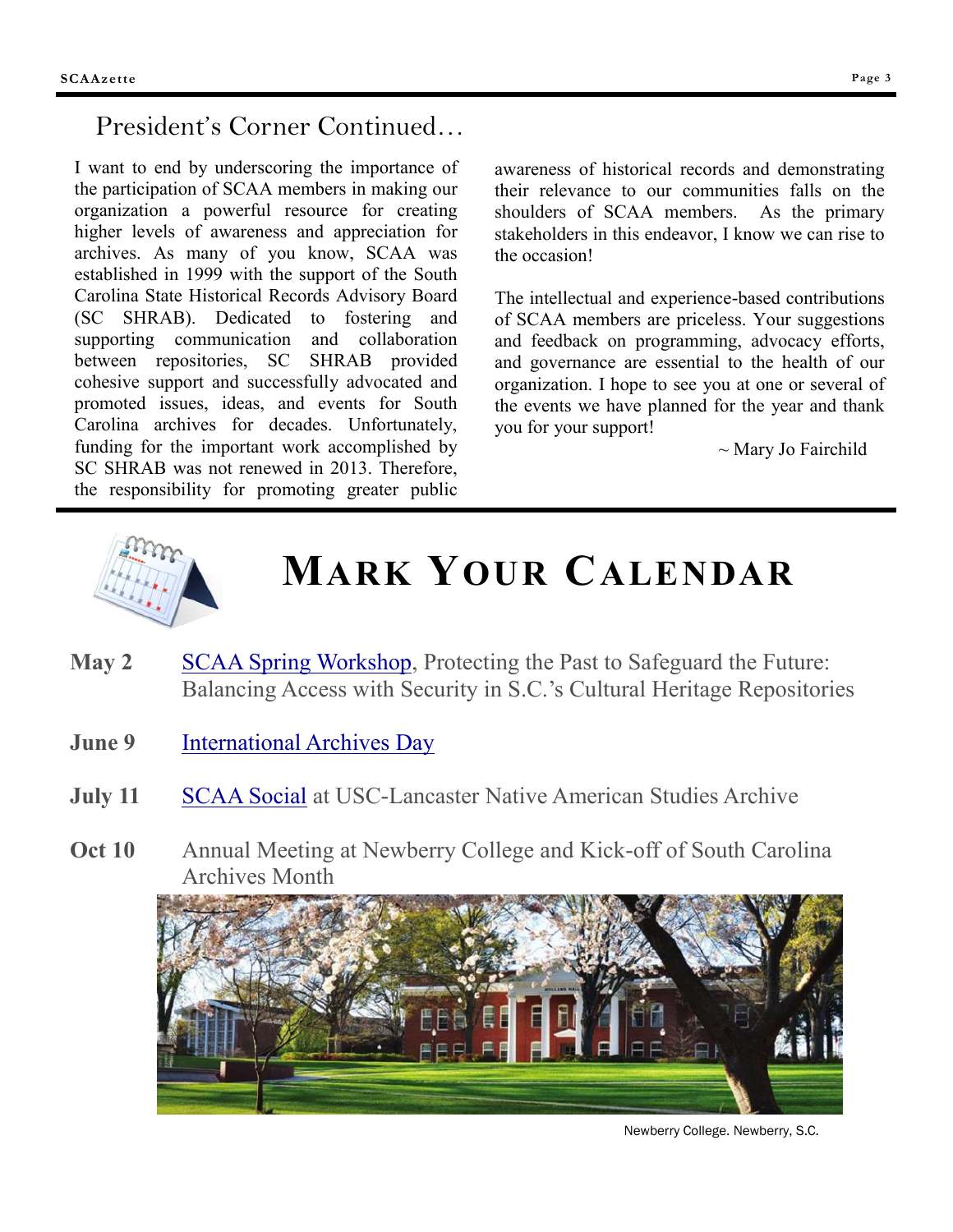

South Caroliniana Library's Office of Oral History, USC, has launched a new project: **"Occupy Columbia (SC): Southern Genesis of a National Movement".** Andrea L'Hommedieu, oral historian, will invite the telling of stories from those who founded the local effort and those who joined as momentum grew, opposers and supporters in government and business circles, and reflections on the movement as a whole-- documenting the growth, structure, interactions and challenges. Seven interviews have been done so far, with another dozen in the works. Anyone interested in participating, suggesting narrators or have related materials to donate, please contact Andrea: **<library.sc.edu/socar/oralhist/contact.html>**

## SCAA Membership Renewals

SCAA Memberships expire on January 1st of every year. Membership is very affordable at: \$15 for professionals, \$10 for students, and \$50 for institutions. To renew, visit our Web site at [http://scarchivists.org/membership.](http://scarchivists.org/membership) Fill out your form online, or download and mail it in.

Please email Brent Burgin with any questions at [membership@scarchivists.org.](mailto:membership@scarchivists.org)

# **SOUTH CAROLINA'S NEW DIGITAL COUNCIL**

In late February, the South Carolina State Library hosted the first Digital Council comprised of representatives from academic, John White (College of Charleston County Library) public, and state libraries who contribute to

digital projects in the state. They will focus on "advocacy, outreach, and promotion to constituents" through the council's four committees on grant opportunities, outreach, assessment, and metadata.



meeting. The recently-formed organization is (SCSL), Margaret Dunlap (Richland Library), Bryan Collars (Archives), Amanda Stone (SCSL), Kate Boyd (USC Libraries), Sam Hastings (USC SLIS), Jessica Dame (SCSL), Chris Yates John White (College of Charleston), Chris Vinson (Clemson), Hulen Bivins (SCSL), Julie

For more information on the council and how to become involved, please contact Amanda Stone, Innovation & Digital Librarian at the South Carolina State Library: [astone@statelibrary.sc.gov.](mailto:astone@statelibrary.sc.gov)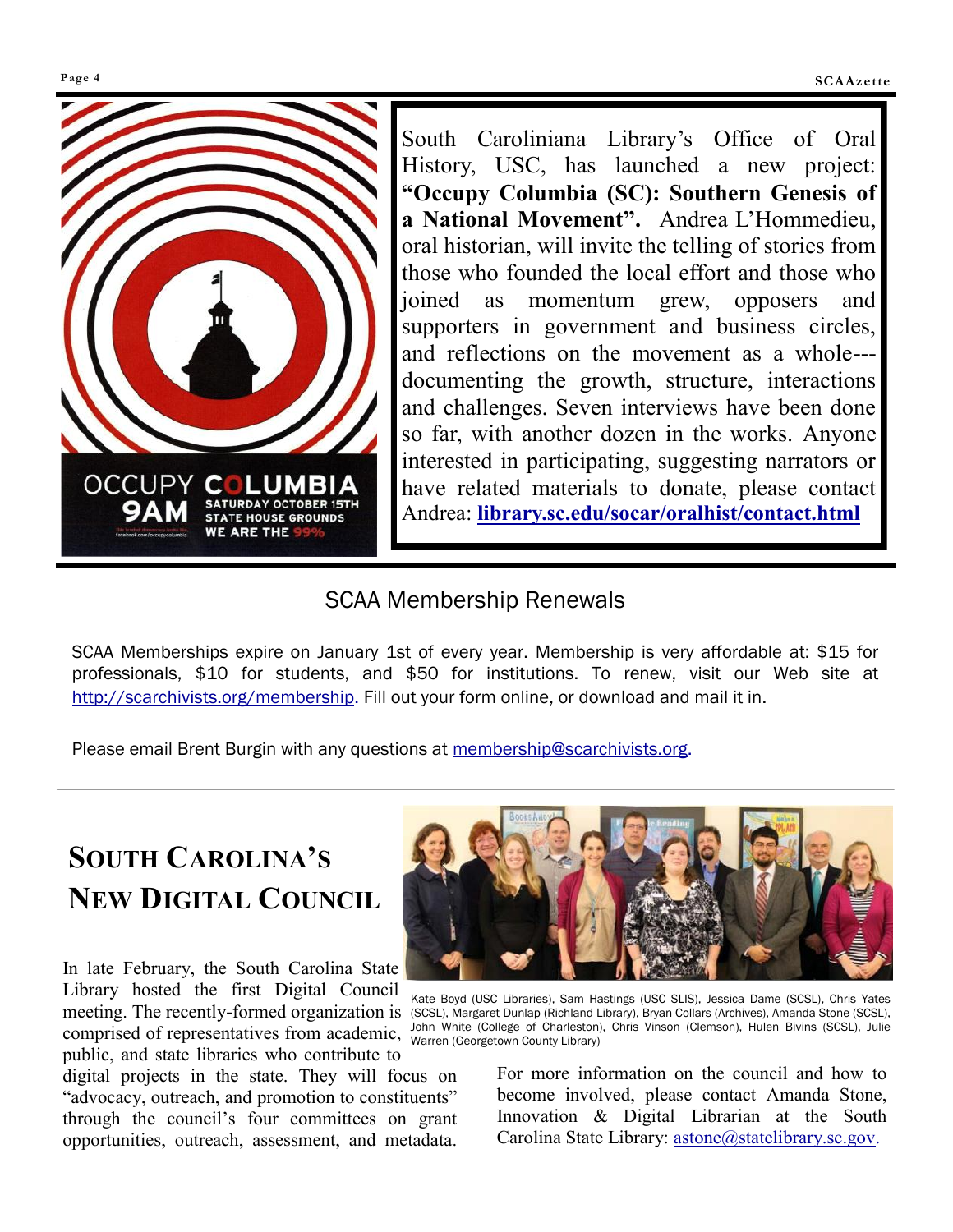## **MARY JO FAIRCHILD SELECTED TO 2014 ARCHIVES LEADERSHIP INSTITUTE AT LUTHER COLLEGE**

DECORAH, Iowa—In a competitive application process consisting of nearly 75 candidates, Mary Jo Fairchild has been selected as a participant in the 2014 Archives Leadership Institute.

ALI is a program funded by the National Historical Publications and Records Commission, a statutory body affiliated with the National Archives and Records Administration, and is being hosted at Luther College for the years 2013-15. The Archives Leadership Institute at Luther College (ALI@Luther) will provide advanced training for 25 innovative leaders, giving them the knowledge and tools to transform the archival profession in practice, theory and attitude. To learn more about ALI@Luther see [www.archivesleadershipinstitute.org.](http://www.archivesleadershipinstitute.org) 

In support of the project, Luther College Archives was awarded \$216,150 by the National Historical Publications and Records Commission, the granting agency of the National Archives and Records Administration.

Participants were selected for the 2014 ALI@Luther program based on their exceptional leadership skills and potential, the ability to influence change within the archival field, a strong commitment to the archival profession, demonstrated professional organizational involvement and service, a collaborative and innovative spirit, and representation and/or support of diversity within the profession.

Mary Jo Fairchild is the Director of Archives and Research at the South Carolina Historical Society and holds a MA in History from the College of Charleston, a MLIS from the University of South Carolina, and is a Certified Archivist. Currently, Mary Jo is the President of the South Carolina Archival Association and serves on the Board of Directors for the Friends of the Charleston County Public Library.

The leadership intensive held at Luther College is a weeklong immersion program that embraces a distraction-free, focused opportunity for emerging archival leaders to develop necessary theories, skills and knowledge. Participants will engage in daylong workshops focusing on current and



Photo credit: Grace Beahm/The Post and Courier

vital strategies for archival leadership such as new leadership thinking and methods, strategies for born digital resources, project management, human resource development and advocacy and outreach. Participants will also take part in team building activities that embrace the beauty and fresh-air of the Upper Iowa River bluff country in northeast Iowa.

Following the weeklong intensive at Luther College, participants will return to their institutions to develop a post-intensive practicum project. The chosen practicum project will serve as the primary focus for all ALI@Luther participants in the following year and will meet the goal of connecting archival leadership skills with practical application. Throughout this process, an ALI steering committee mentor will provide guidance and support for the proposed project.

The institute will conclude with a practices workshop to be held in conjunction with the joint annual meeting of the Council of State Archivists, the National Association of Government Archives and Records Administrators, and the Society of American Archivists Aug.10-16 in Washington D.C. The content of the practices workshop will consist of facilitated conversation focused on applying leadership learning to ongoing projects and practicums.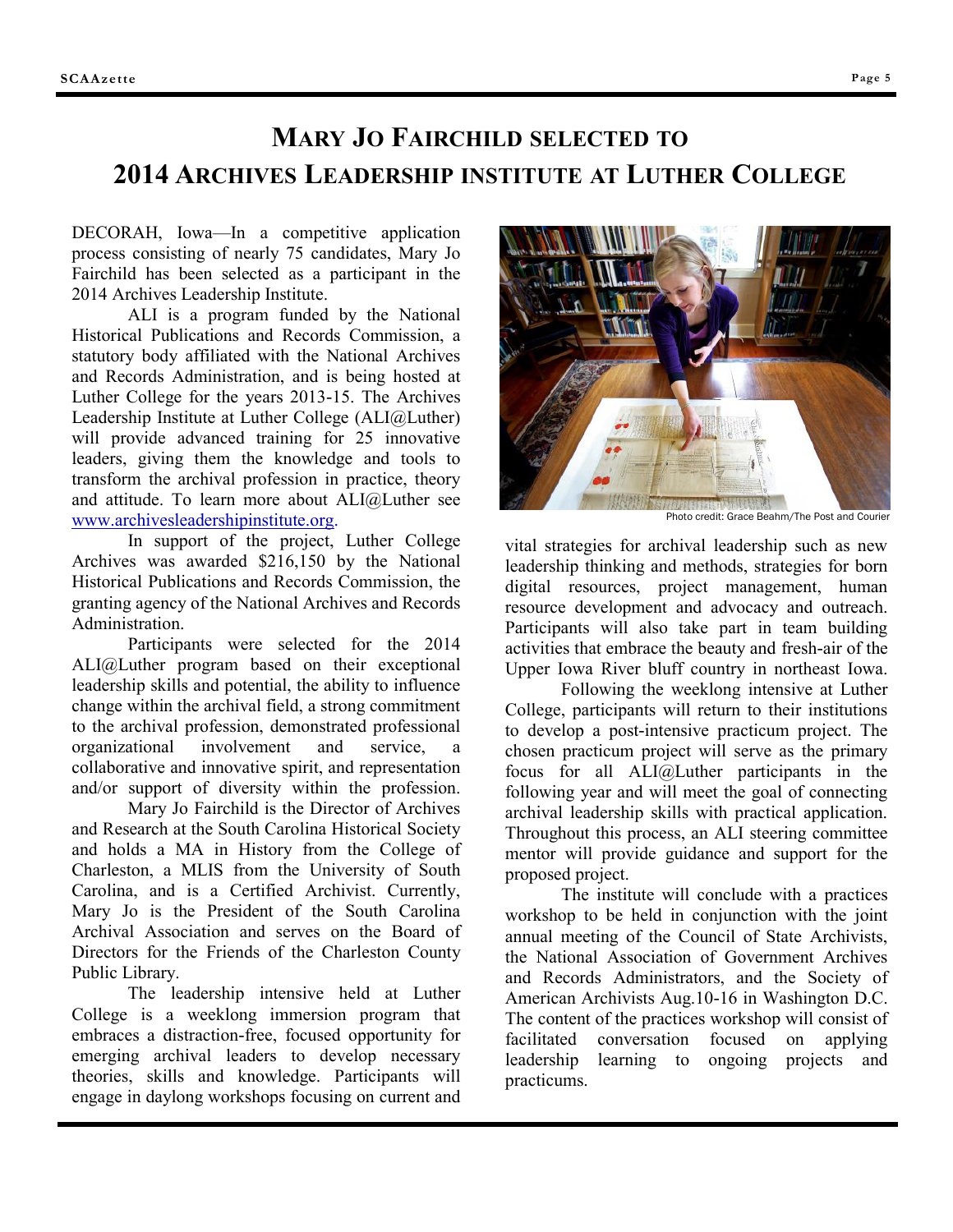# **ACROSS THE SAVANNAH RIVER**

## *NEWS AND NOTES FROM YOUR GEORGIA NEIGHBORS*

By Carol Waggoner-Angleton

It has hardly seemed like the south this winter, what with the ice, cold, falling tree limbs, an earthquake, and that nasty white stuff called snow; but, spring is coming. This spring brings new opportunities to network and learn.

While not strictly a forum for archivists, those of us attached to libraries should be aware that the Central Savannah River Area Library Association is holding its 5th Annual Conference on May 30th at University of South Carolina, Aiken. The membership is excited. It's our first conference across the river!

Drawing its membership from libraries in fourteen Georgia counties and the South Carolina counties of Aiken, Allendale, Bamberg, Barnwell, Edgefield, Hampton, Jasper, and McCormick, the objectives of this Association are to encourage and promote the utilization of knowledge through the collection, organization and dissemination of information; to enhance usefulness and efficiency of libraries in the CSRA; to promote high professional standards; to facilitate communication among its members; and to cooperate with organizations which have similar or allied interests.

Past presentations have included archives and special collections specific topics, in keeping with the commitment to organizations which have similar or allied interests. Plus, it's just an all-around good conference, especially for those with limited budgets for professional development and networking. Presentation proposals are still being accepted. To learn more about the CSRA organization and to register for the upcoming conference, go to [csralibraryassociation.com.](http://csralibraryassociation.com/)

The second great learning opportunity is the Digital Public Library of America, or DPLA for short. Yours truly is a DPLA Community Representative for Georgia, but I'll gladly travel to any of the above

mentioned CSRA South Carolina counties to talk about this amazing public resource and its efforts to promote open access initiatives to cultural heritage. To get in touch, email me at cwaggone@gru.edu, and put "DPLA" in the subject line. The South Carolina Digital Library has been designated as a service hub for the DPLA in South Carolina. Consider becoming a DPLA Community Representative and help promote new uses of cultural heritage across the nation. Go to the DPLA Web site for more information on the project or just to have fun exploring all the resources and tools available. <http://dp.la/>

Applications are still being accepted until April 1, 2014 for the 47th Annual Georgia Archives Institute June 9–20, 2014. Instructors for 2014 include Georgia's own Christine Wiseman, Cliff Landis, and Randall C. Jimerson, director of the Graduate Program in Archives and Records Management at Western Washington University in Bellingham, Washington. Jimerson is a prolific writer on archives theory and practice, and his latest work is *Archives Power: Memory, Accountability, and Social Justice*. While this goes to press after the deadline, there is a possibility that registration could be extended, so be sure to check.

Emory University will be hosting a week-long series of Society of American Archivists workshops on May 19-23, 2014. These workshops will all count toward SAA's Digital Archives Specialist (DAS) Curriculum and Certificate Program. There is a discount for week-long registration. Visit this Web site for more details:

[http://saa.archivists.org/events/digital-curation](http://saa.archivists.org/events/digital-curation-creating-an-environment-for-success-1482/474/)[creating-an-environment-for-success-1482/474/](http://saa.archivists.org/events/digital-curation-creating-an-environment-for-success-1482/474/)

So you can soak up a little spring sunshine, get over this nasty cold winter, and have a fine time learning something new just by coming "Across the Savannah River".